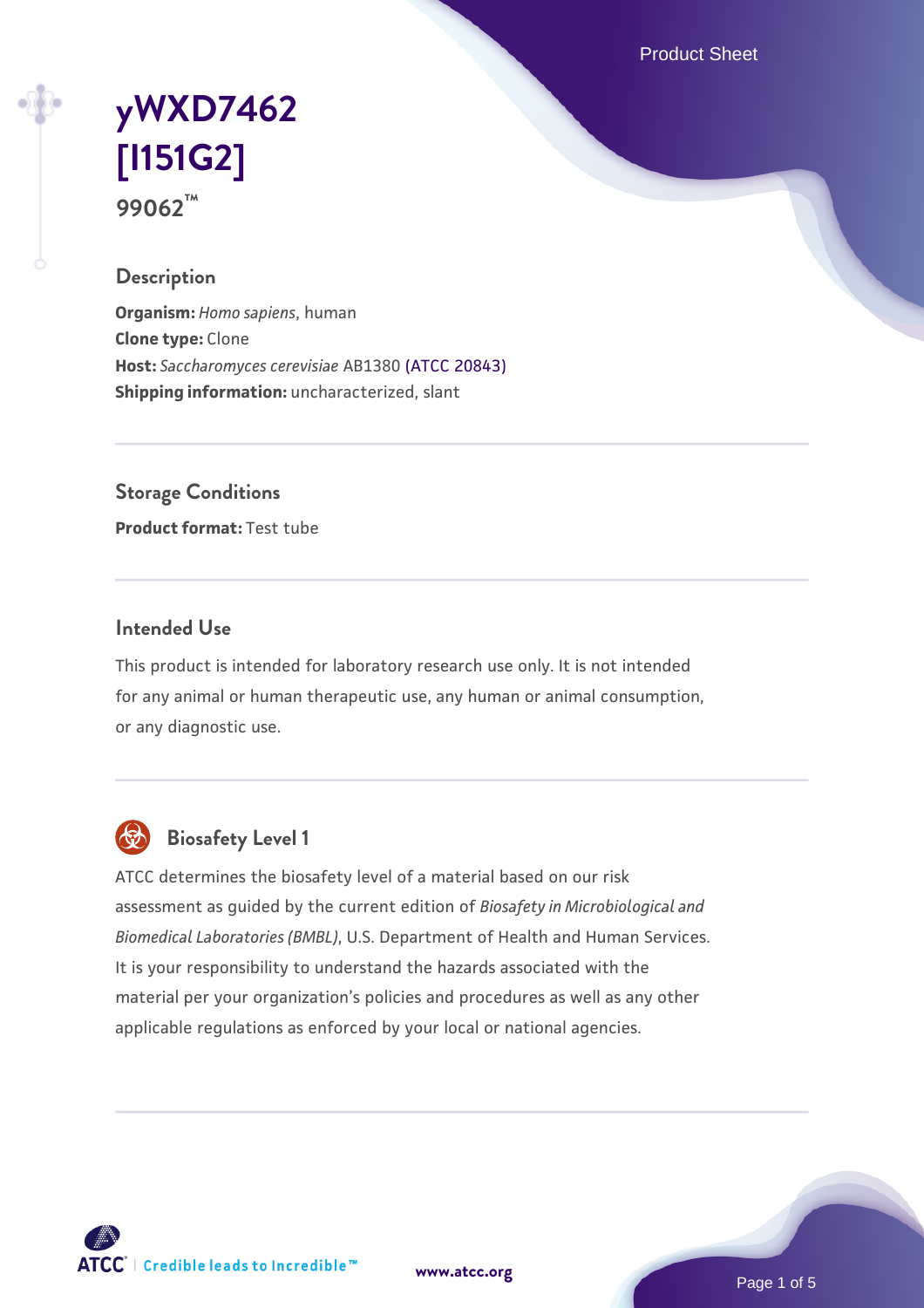## **Certificate of Analysis**

For batch-specific test results, refer to the applicable certificate of analysis that can be found at www.atcc.org.

#### **Insert Information**

**Type of DNA:** genomic **Genome:** Homo sapiens **Chromosome:** X **Gene name:** DNA Segment **Gene product:** DNA Segment **Contains complete coding sequence:** Unknown

#### **Vector Information**

**Type of vector:** YAC **Markers:** SUP4; URA3; TRP1

### **Growth Conditions**

**Medium:**  [ATCC Medium 1245: YEPD](https://www.atcc.org/-/media/product-assets/documents/microbial-media-formulations/1/2/4/5/atcc-medium-1245.pdf?rev=705ca55d1b6f490a808a965d5c072196) **Temperature:** 30°C

## **Notes**

More information may be available from ATCC (http://www.atcc.org or 703- 365-2620).

## **Material Citation**

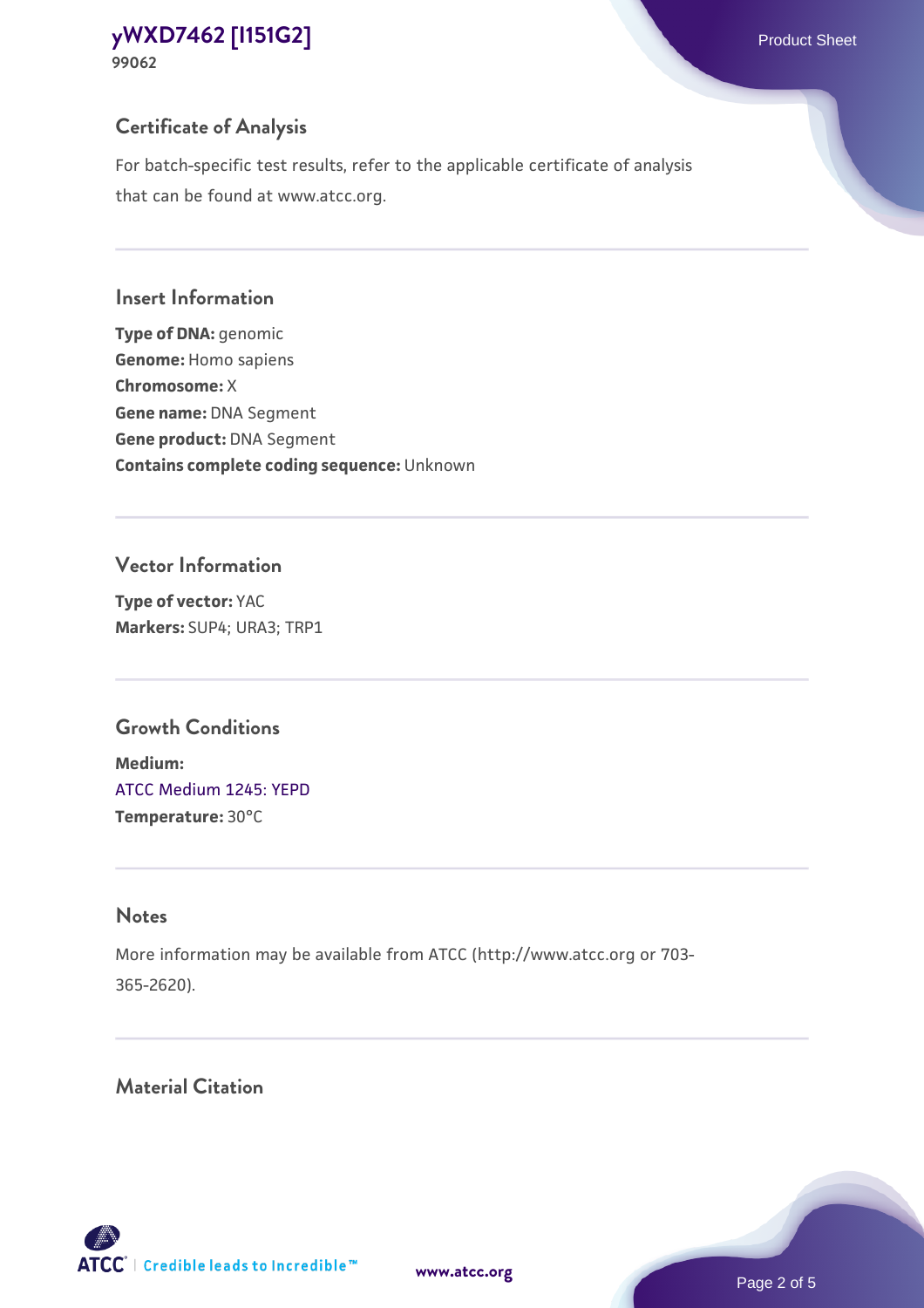If use of this material results in a scientific publication, please cite the material in the following manner: yWXD7462 [I151G2] (ATCC 99062)

#### **References**

References and other information relating to this material are available at www.atcc.org.

#### **Warranty**

The product is provided 'AS IS' and the viability of  $ATCC<sup>®</sup>$  products is warranted for 30 days from the date of shipment, provided that the customer has stored and handled the product according to the information included on the product information sheet, website, and Certificate of Analysis. For living cultures, ATCC lists the media formulation and reagents that have been found to be effective for the product. While other unspecified media and reagents may also produce satisfactory results, a change in the ATCC and/or depositor-recommended protocols may affect the recovery, growth, and/or function of the product. If an alternative medium formulation or reagent is used, the ATCC warranty for viability is no longer valid. Except as expressly set forth herein, no other warranties of any kind are provided, express or implied, including, but not limited to, any implied warranties of merchantability, fitness for a particular purpose, manufacture according to cGMP standards, typicality, safety, accuracy, and/or noninfringement.

#### **Disclaimers**

This product is intended for laboratory research use only. It is not intended for any animal or human therapeutic use, any human or animal consumption,

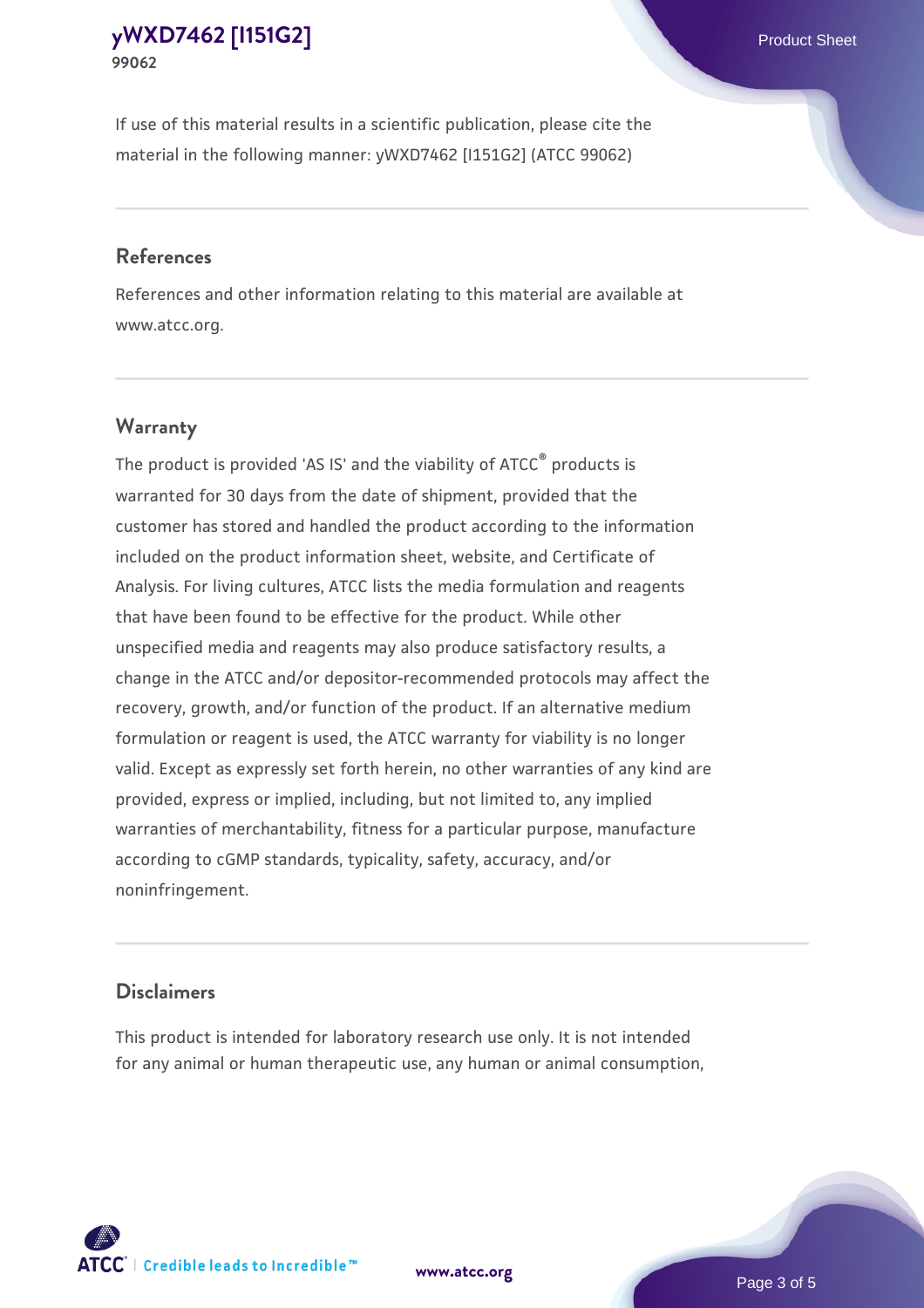or any diagnostic use. Any proposed commercial use is prohibited without a license from ATCC.

While ATCC uses reasonable efforts to include accurate and up-to-date information on this product sheet, ATCC makes no warranties or representations as to its accuracy. Citations from scientific literature and patents are provided for informational purposes only. ATCC does not warrant that such information has been confirmed to be accurate or complete and the customer bears the sole responsibility of confirming the accuracy and completeness of any such information.

This product is sent on the condition that the customer is responsible for and assumes all risk and responsibility in connection with the receipt, handling, storage, disposal, and use of the ATCC product including without limitation taking all appropriate safety and handling precautions to minimize health or environmental risk. As a condition of receiving the material, the customer agrees that any activity undertaken with the ATCC product and any progeny or modifications will be conducted in compliance with all applicable laws, regulations, and guidelines. This product is provided 'AS IS' with no representations or warranties whatsoever except as expressly set forth herein and in no event shall ATCC, its parents, subsidiaries, directors, officers, agents, employees, assigns, successors, and affiliates be liable for indirect, special, incidental, or consequential damages of any kind in connection with or arising out of the customer's use of the product. While reasonable effort is made to ensure authenticity and reliability of materials on deposit, ATCC is not liable for damages arising from the misidentification or misrepresentation of such materials.

Please see the material transfer agreement (MTA) for further details regarding the use of this product. The MTA is available at www.atcc.org.

### **Copyright and Trademark Information**

© ATCC 2021. All rights reserved.

ATCC is a registered trademark of the American Type Culture Collection.



**[www.atcc.org](http://www.atcc.org)**

Page 4 of 5